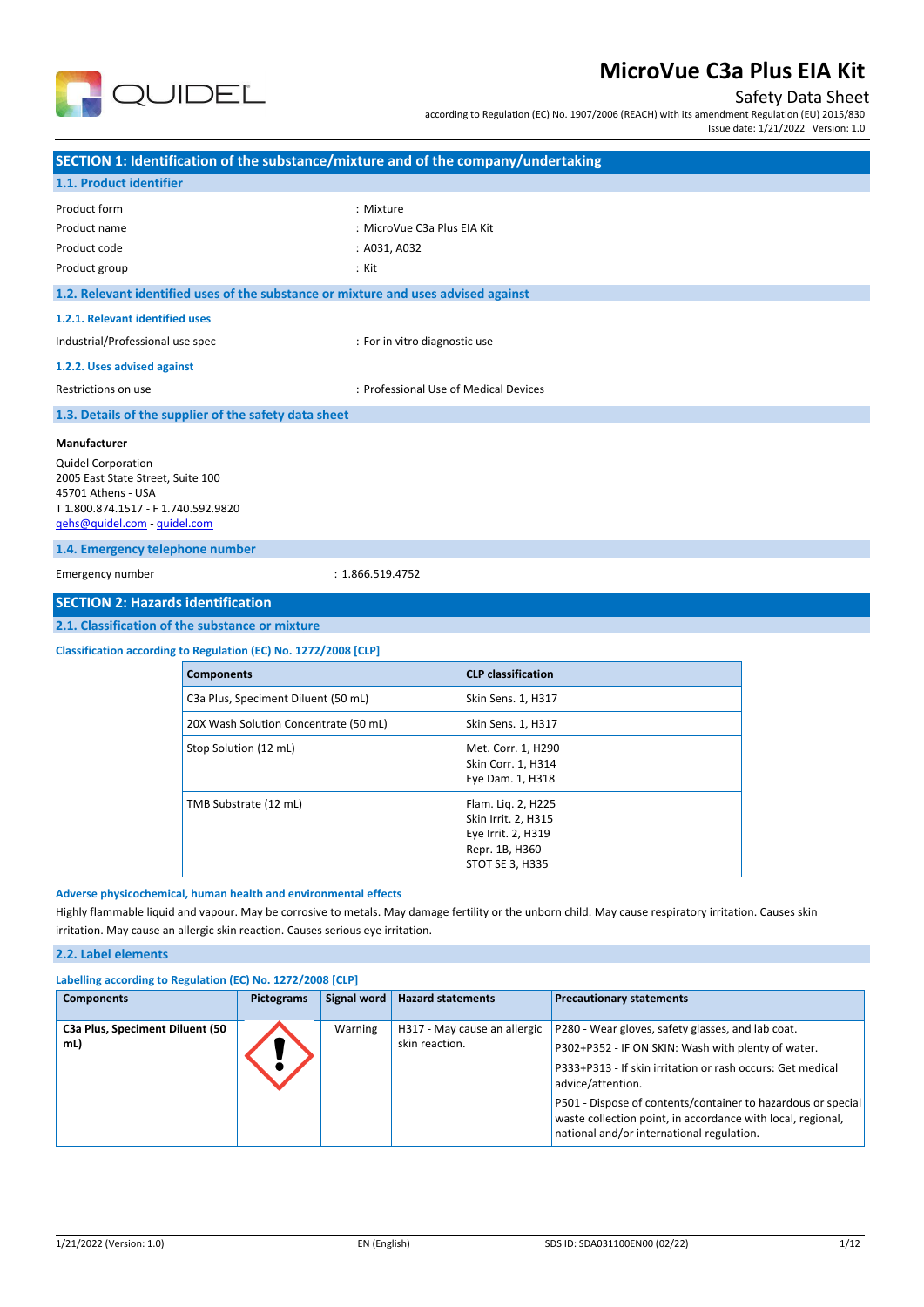

## Safety Data Sheet

according to Regulation (EC) No. 1907/2006 (REACH) with its amendment Regulation (EU) 2015/830

|                                                                    |                                                                                                                                                         |                                                    | Issue date: 1/21/2022 Version: 1.0                                                                                                                                       |
|--------------------------------------------------------------------|---------------------------------------------------------------------------------------------------------------------------------------------------------|----------------------------------------------------|--------------------------------------------------------------------------------------------------------------------------------------------------------------------------|
| <b>20X Wash Solution Concentrate</b>                               | Warning                                                                                                                                                 | H317 - May cause an allergic                       | P280 - Wear gloves, safety glasses, and lab coat.                                                                                                                        |
| (50 ml)                                                            |                                                                                                                                                         | skin reaction.                                     | P302+P352 - IF ON SKIN: Wash with plenty of water.                                                                                                                       |
|                                                                    |                                                                                                                                                         |                                                    | P333+P313 - If skin irritation or rash occurs: Get medical<br>advice/attention.                                                                                          |
|                                                                    |                                                                                                                                                         |                                                    | P501 - Dispose of contents/container to hazardous or<br>special waste collection point, in accordance with local,<br>regional, national and/or international regulation. |
| Stop Solution (12 mL)                                              | Danger                                                                                                                                                  | H290 - May be corrosive to                         | P261 - Avoid breathing mist, spray.                                                                                                                                      |
|                                                                    |                                                                                                                                                         | metals.                                            | P280 - Wear gloves, safety glasses, and lab coat.                                                                                                                        |
|                                                                    |                                                                                                                                                         | H314 - Causes severe skin<br>burns and eye damage. | P304+P340 - IF INHALED: Remove person to fresh air and<br>keep comfortable for breathing.                                                                                |
|                                                                    |                                                                                                                                                         |                                                    | P305+P351+P338 - IF IN EYES: Rinse cautiously with water<br>for several minutes. Remove contact lenses, if present and<br>easy to do. Continue rinsing.                  |
|                                                                    |                                                                                                                                                         |                                                    | P321 - Specific treatment (see supplemental first aid<br>instruction on this label).                                                                                     |
|                                                                    |                                                                                                                                                         |                                                    | P501 - Dispose of contents/container to hazardous or<br>special waste collection point, in accordance with local,<br>regional, national and/or international regulation. |
| TMB Substrate (12 mL)                                              | Danger                                                                                                                                                  | H225 - Highly flammable<br>liquid and vapour.      | P264 - Wash hands, forearms and face thoroughly after<br>handling.                                                                                                       |
|                                                                    |                                                                                                                                                         | H315 - Causes skin irritation.                     | P280 - Wear gloves, safety glasses, and lab coat.                                                                                                                        |
|                                                                    |                                                                                                                                                         | H319 - Causes serious eye                          | P302+P352 - IF ON SKIN: Wash with plenty of water.                                                                                                                       |
|                                                                    |                                                                                                                                                         | irritation.<br>H335 - May cause respiratory        | P304+P340 - IF INHALED: Remove person to fresh air and<br>keep comfortable for breathing.                                                                                |
| irritation.<br>H360 - May damage fertility<br>or the unborn child. | P305+P351+P338 - IF IN EYES: Rinse cautiously with water<br>for several minutes. Remove contact lenses, if present and<br>easy to do. Continue rinsing. |                                                    |                                                                                                                                                                          |
|                                                                    |                                                                                                                                                         |                                                    | P332+P313 - If skin irritation occurs: Get medical<br>advice/attention.                                                                                                  |
|                                                                    |                                                                                                                                                         |                                                    | P337+P313 - If eye irritation persists: Get medical<br>advice/attention.                                                                                                 |
|                                                                    |                                                                                                                                                         |                                                    | P501 - Dispose of contents/container to hazardous or<br>special waste collection point, in accordance with local,<br>regional, national and/or international regulation. |

## **2.3. Other hazards**

No additional information available

### **SECTION 3: Composition/information on ingredients**

#### **3.1. Substances**

#### Not applicable

#### **3.2. Mixtures**

| <b>Name</b>                                                                        | <b>Chemical name</b>                                                                                                                                                        | <b>CAS No</b><br>EC-No. | %                 | <b>CLP classification</b>                                                                                                                                                                    |
|------------------------------------------------------------------------------------|-----------------------------------------------------------------------------------------------------------------------------------------------------------------------------|-------------------------|-------------------|----------------------------------------------------------------------------------------------------------------------------------------------------------------------------------------------|
| 1. C3a Plus, Speciment Diluent (50 mL)<br>2. 20X Wash Solution Concentrate (50 mL) | Mixture for ProClin 300:<br>mixture of: 5-chloro-2-methyl-2H-<br>isothiazol-3-one [EC no. 247-500-7] and 2-<br>methyl-2H-isothiazol-3-one [EC no. 220-<br>$239-6$ ] $(3:1)$ | 55965-84-9              | 1.0.05<br>2.0.035 | Acute Tox. 3 (Oral), H301<br>Acute Tox. 3 (Dermal), H311<br>Acute Tox. 3 (Inhalation), H331<br>Skin Corr. 1B, H314<br>Skin Sens. 1, H317<br>Aquatic Acute 1, H400<br>Aquatic Chronic 1, H410 |
| Stop Solution (12 mL)                                                              | hydrochloric acid  %                                                                                                                                                        | 7647-01-0               | $1 - 5$           | Met. Corr. 1, H290<br>Skin Corr. 1A, H314<br>Eye Dam. 1, H318<br>STOT SE 3, H335                                                                                                             |
| TMB Substrate (12 mL)                                                              | 1-ethylpyrrolidin-2-one                                                                                                                                                     | 2687-91-4               | $1 - 5$           | Repr. 1B, H360D                                                                                                                                                                              |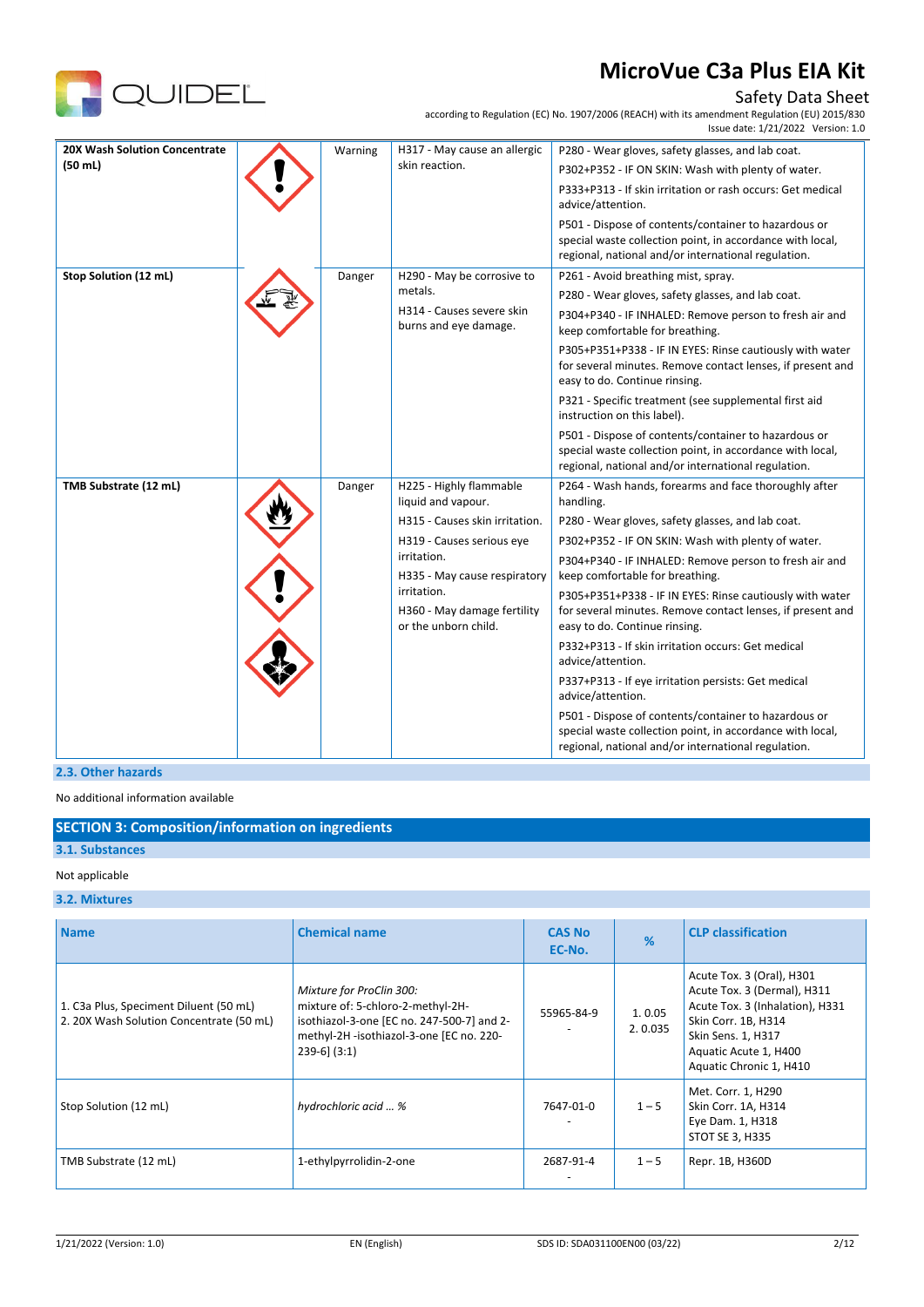

## Safety Data Sheet

according to Regulation (EC) No. 1907/2006 (REACH) with its amendment Regulation (EU) 2015/830 Issue date: 1/21/2022 Version: 1.0

| 1-methyl-2-pyrrolidone | 872-50-4<br>$\overline{\phantom{a}}$      | $1-10$   | Repr. 1B, H360D<br>Eye Irrit. 2, H319<br>STOT SE 3, H335<br>Skin Irrit. 2, H315 |
|------------------------|-------------------------------------------|----------|---------------------------------------------------------------------------------|
| acetone                | $67 - 64 - 1$<br>$\overline{\phantom{a}}$ | $1 - 10$ | Flam. Liq. 2, H225<br>Eye Irrit. 2, H319<br><b>STOT SE 3, H336</b>              |

| <b>Specific concentration limits:</b>                                                                                                   |                                                                         |                                                                                                                                                         |
|-----------------------------------------------------------------------------------------------------------------------------------------|-------------------------------------------------------------------------|---------------------------------------------------------------------------------------------------------------------------------------------------------|
| <b>Name</b>                                                                                                                             | <b>Product identifier</b>                                               | <b>Specific concentration limits</b>                                                                                                                    |
| 1-methyl-2-pyrrolidone                                                                                                                  | (CAS No) 872-50-4<br>(EC-No.) 212-828-1<br>(EC Index-No.) 606-021-00-7  | (5 ≤C < 100) Repr. 1B, H360D<br>(10 ≤C < 100) STOT SE 3, H335                                                                                           |
| hydrochloric acid  %                                                                                                                    | (CAS No) 7647-01-0<br>(EC-No.) 231-595-7<br>(EC Index-No.) 017-002-01-X | (10 ≤C < 25) Skin Irrit. 2, H315<br>(10 ≤C < 25) Eye Irrit. 2, H319<br>(10 ≤C < 100) STOT SE 3, H335<br>(25 ≤C < 100) Skin Corr. 1B, H314               |
| mixture of: 5-chloro-2-methyl-2H-isothiazol-3-one [EC no.<br>247-500-7] and 2-methyl-2H -isothiazol-3-one [EC no. 220-<br>$239-6$ (3:1) | (CAS No) 55965-84-9<br>(EC Index-No.) 613-167-00-5                      | (0.0015 ≤C < 100) Skin Sens. 1, H317<br>(0.06 ≤C < 0.6) Eye Irrit. 2, H319<br>(0.06 ≤C < 0.6) Skin Irrit. 2, H315<br>(0.6 ≤C < 100) Skin Corr. 1B, H314 |

#### Full text of H- and EUH-statements: see section 16

| <b>SECTION 4: First aid measures</b>                                            |                                                                                                                                                                                     |
|---------------------------------------------------------------------------------|-------------------------------------------------------------------------------------------------------------------------------------------------------------------------------------|
| 4.1. Description of first aid measures                                          |                                                                                                                                                                                     |
| First-aid measures general                                                      | : IF exposed or concerned: Get medical advice/attention.                                                                                                                            |
| First-aid measures after inhalation                                             | : Remove person to fresh air and keep comfortable for breathing. Call a poison center or a doctor if<br>you feel unwell.                                                            |
| First-aid measures after skin contact                                           | : Rinse skin with water/shower. If skin irritation or rash occurs: Get medical advice/attention.                                                                                    |
| First-aid measures after eye contact                                            | : Rinse cautiously with water for several minutes. Remove contact lenses, if present and easy to do.<br>Continue rinsing. If eye irritation persists: Get medical advice/attention. |
| First-aid measures after ingestion                                              | : Call a poison center or a doctor if you feel unwell.                                                                                                                              |
| 4.2. Most important symptoms and effects, both acute and delayed                |                                                                                                                                                                                     |
| Symptoms/effects after inhalation                                               | : May cause respiratory irritation.                                                                                                                                                 |
| Symptoms/effects after skin contact                                             | : Irritation. May cause an allergic skin reaction.                                                                                                                                  |
| Symptoms/effects after eye contact                                              | : Eye irritation.                                                                                                                                                                   |
| 4.3. Indication of any immediate medical attention and special treatment needed |                                                                                                                                                                                     |
| Treat symptomatically.                                                          |                                                                                                                                                                                     |
| <b>SECTION 5: Firefighting measures</b>                                         |                                                                                                                                                                                     |
| 5.1. Extinguishing media                                                        |                                                                                                                                                                                     |

| Suitable extinguishing media                                             | : Water spray. Dry powder. Foam. Carbon dioxide.                                                                                            |
|--------------------------------------------------------------------------|---------------------------------------------------------------------------------------------------------------------------------------------|
| 5.2. Special hazards arising from the substance or mixture               |                                                                                                                                             |
| Fire hazard                                                              | : Highly flammable liquid and vapour.                                                                                                       |
| Hazardous decomposition products in case of fire                         | : Toxic fumes may be released.                                                                                                              |
| 5.3. Advice for firefighters                                             |                                                                                                                                             |
| Protection during firefighting                                           | : Do not attempt to take action without suitable protective equipment. Self-contained breathing<br>apparatus. Complete protective clothing. |
| <b>SECTION 6: Accidental release measures</b>                            |                                                                                                                                             |
| 6.1. Personal precautions, protective equipment and emergency procedures |                                                                                                                                             |

#### **6.1.1. For non-emergency personnel**

Emergency procedures **incontagat in the sum of the Company** of No open flames, no sparks, and no smoking. Only qualified personnel equipped with suitable protective equipment may intervene. Avoid breathing mist, spray.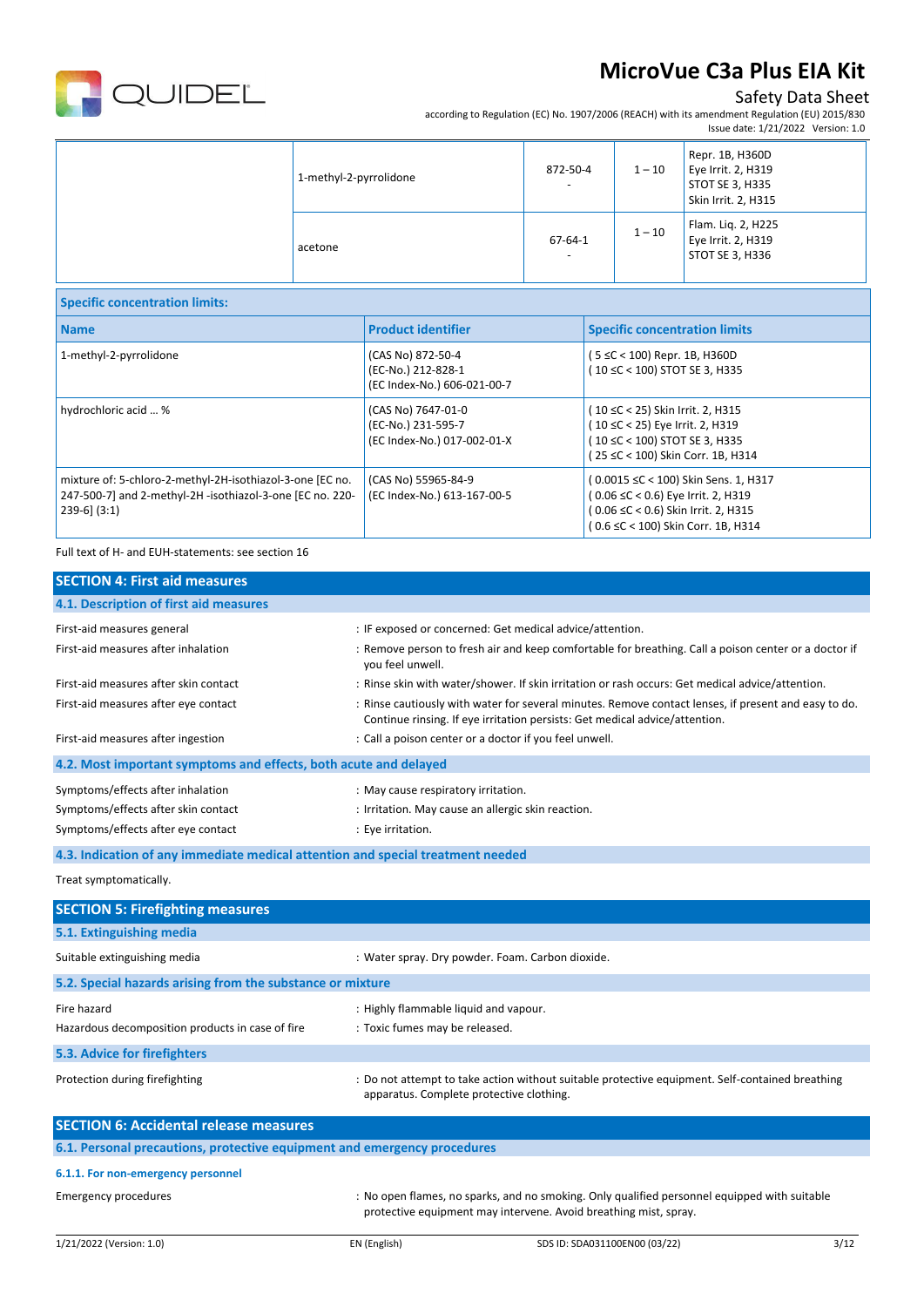

## Safety Data Sheet

according to Regulation (EC) No. 1907/2006 (REACH) with its amendment Regulation (EU) 2015/830 Issue date: 1/21/2022 Version: 1.0

### **6.1.2. For emergency responders**

Protective equipment **interprotation in the support of the settion** without suitable protective equipment. For further information refer

#### **6.2. Environmental precautions**

to section 8: "Exposure controls/personal protection".

| Avoid release to the environment. Notify authorities if product enters sewers or public waters. |                                                                                                                  |
|-------------------------------------------------------------------------------------------------|------------------------------------------------------------------------------------------------------------------|
| 6.3. Methods and material for containment and cleaning up                                       |                                                                                                                  |
| Methods for cleaning up                                                                         | : Take up liquid spill into absorbent material. Notify authorities if product enters sewers or public<br>waters. |
| Other information                                                                               | : Dispose of materials or solid residues at an authorized site.                                                  |
| <b>6.4. Reference to other sections</b>                                                         |                                                                                                                  |

#### For further information refer to section 13.

| <b>SECTION 7: Handling and storage</b>                            |                                                                                                                                                                                                         |
|-------------------------------------------------------------------|---------------------------------------------------------------------------------------------------------------------------------------------------------------------------------------------------------|
| 7.1. Precautions for safe handling                                |                                                                                                                                                                                                         |
| Precautions for safe handling                                     | : Ensure good ventillation of the work station. Wear personal protective equipment. Obtain special<br>instructions before use. Avoid breathing mist, spray. Avoid contact with skin and eyes.           |
| Hygiene measures                                                  | : Do not eat, drink or smoke when using this product. Always wash hands after handling the product.                                                                                                     |
| 7.2. Conditions for safe storage, including any incompatibilities |                                                                                                                                                                                                         |
| <b>Technical measures</b>                                         | : Ground/bond container and receiving equipment.                                                                                                                                                        |
| Storage conditions                                                | : Store in a well-ventilated place. Keep cool. Keep container tightly closed. Store in corrosive<br>resistant container with a resistant inner liner. Keep only in original container. Store locked up. |
| Incompatible materials                                            | : Metals.                                                                                                                                                                                               |
| 7.3. Specific end use(s)                                          |                                                                                                                                                                                                         |

#### No additional information available

| <b>SECTION 8: Exposure controls/personal protection</b> |
|---------------------------------------------------------|
| 8.1. Control parameters                                 |
| hydrochloric acid  % (7647-01-0)                        |
|                                                         |

| USA - OSHA | Local name       | Hydrogen chloride |
|------------|------------------|-------------------|
| USA - OSHA | OSHA PEL C       | 7 mg/m $3$        |
| USA - OSHA | OSHA PEL C [ppm] | $5$ ppm           |

| acetone (67-64-1)        |                            |                                       |
|--------------------------|----------------------------|---------------------------------------|
| EU                       | <b>IOEL TWA</b>            | 1210 mg/m <sup>3</sup>                |
| EU                       | <b>IOEL TWA [ppm]</b>      | 500 ppm                               |
| Belgium                  | <b>OEL TWA</b>             | 1210 mg/m <sup>3</sup>                |
| Belgium                  | OEL TWA [ppm]              | 500 ppm                               |
| Belgium                  | <b>OEL STEL</b>            | 2420 mg/m <sup>3</sup>                |
| Belgium                  | OEL STEL [ppm]             | 1000 ppm                              |
| France                   | VME (OEL TWA)              | 1210 mg/m <sup>3</sup>                |
| France                   | VME (OEL TWA) [ppm]        | 500 ppm                               |
| France                   | VLE (OEL C/STEL)           | 2420 mg/m <sup>3</sup>                |
| France                   | VLE (OEL C/STEL) [ppm]     | 1000 ppm                              |
| Netherlands              | TGG-8u (OEL TWA)           | 1210 mg/m <sup>3</sup>                |
| Netherlands              | TGG-8u (OEL TWA) [ppm]     | 501 ppm                               |
| Netherlands              | TGG-15min (OEL STEL)       | 2420 mg/m <sup>3</sup>                |
| Netherlands              | TGG-15min (OEL STEL) [ppm] | 1002 ppm                              |
| United Kingdom           | WEL TWA (OEL TWA) [1]      | 1210 mg/m <sup>3</sup>                |
| 1/21/2022 (Version: 1.0) | EN (English)               | 4/12<br>SDS ID: SDA031100EN00 (03/22) |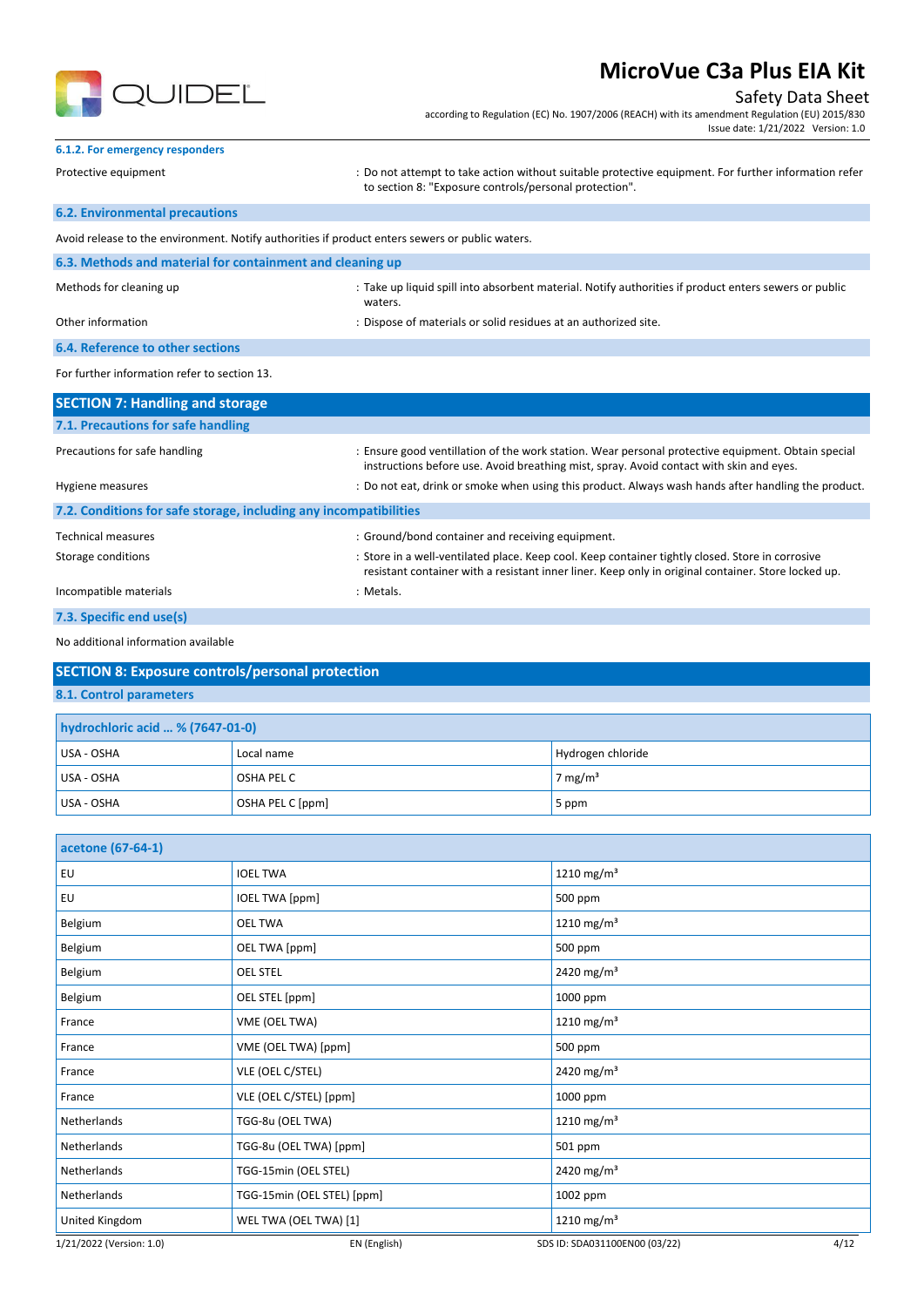

## Safety Data Sheet

according to Regulation (EC) No. 1907/2006 (REACH) with its amendment Regulation (EU) 2015/830 Issue date: 1/21/2022 Version: 1.0

| acetone (67-64-1) |                           |                        |
|-------------------|---------------------------|------------------------|
| United Kingdom    | WEL TWA (OEL TWA) [2]     | 500 ppm                |
| United Kingdom    | WEL STEL (OEL STEL)       | 3620 mg/m <sup>3</sup> |
| United Kingdom    | WEL STEL (OEL STEL) [ppm] | 1500 ppm               |
| USA - ACGIH       | ACGIH OEL TWA [ppm]       | $250$ ppm              |
| USA - ACGIH       | ACGIH OEL STEL [ppm]      | 500 ppm                |

| 1-methyl-2-pyrrolidone (872-50-4) |                            |                                                                                                       |
|-----------------------------------|----------------------------|-------------------------------------------------------------------------------------------------------|
| EU                                | <b>IOEL TWA</b>            | 40 mg/m $3$                                                                                           |
| EU                                | <b>IOEL TWA [ppm]</b>      | 10 ppm                                                                                                |
| EU                                | <b>IOEL STEL</b>           | $80 \text{ mg/m}^3$                                                                                   |
| EU                                | IOEL STEL [ppm]            | 20 ppm                                                                                                |
| Belgium                           | <b>OEL TWA</b>             | 40 mg/ $m3$                                                                                           |
| Belgium                           | OEL TWA [ppm]              | 10 ppm                                                                                                |
| Belgium                           | <b>OEL STEL</b>            | $80 \text{ mg/m}^3$                                                                                   |
| Belgium                           | OEL STEL [ppm]             | 20 ppm                                                                                                |
| France                            | VME (OEL TWA)              | 40 mg/ $m3$                                                                                           |
| France                            | VME (OEL TWA) [ppm]        | 10 ppm                                                                                                |
| France                            | VLE (OEL C/STEL)           | $80 \text{ mg/m}^3$                                                                                   |
| France                            | VLE (OEL C/STEL) [ppm]     | 20 ppm                                                                                                |
| Netherlands                       | TGG-8u (OEL TWA)           | 40 mg/ $m3$                                                                                           |
| Netherlands                       | TGG-8u (OEL TWA) [ppm]     | 9.72 ppm                                                                                              |
| Netherlands                       | TGG-15min (OEL STEL)       | $80 \text{ mg/m}^3$                                                                                   |
| Netherlands                       | TGG-15min (OEL STEL) [ppm] | 19.44 ppm                                                                                             |
| United Kingdom                    | WEL TWA (OEL TWA) [1]      | 40 mg/ $m3$                                                                                           |
| <b>United Kingdom</b>             | WEL TWA (OEL TWA) [2]      | 10 ppm                                                                                                |
| United Kingdom                    | WEL STEL (OEL STEL)        | $80 \text{ mg/m}^3$                                                                                   |
| United Kingdom                    | WEL STEL (OEL STEL) [ppm]  | 20 ppm                                                                                                |
| USA - ACGIH                       | <b>BEI</b>                 | 100 mg/l Parameter: 5-Hydroxy-N-methyl-2-pyrrolidone -<br>Medium: urine - Sampling time: End of shift |

#### **8.2. Exposure controls**

#### **Appropriate engineering controls:**

Ensure good ventilation of the work station.

**Materials for protective clothing:**

Lab coat

**Hand Protection:** 

Protective gloves

**Eye protection:**

Safety glasses

#### **Skin and body protection:**

Wear suitable protective clothing

#### **Respiratory protection:**

[In case of inadequate ventilation] wear respiratory protection.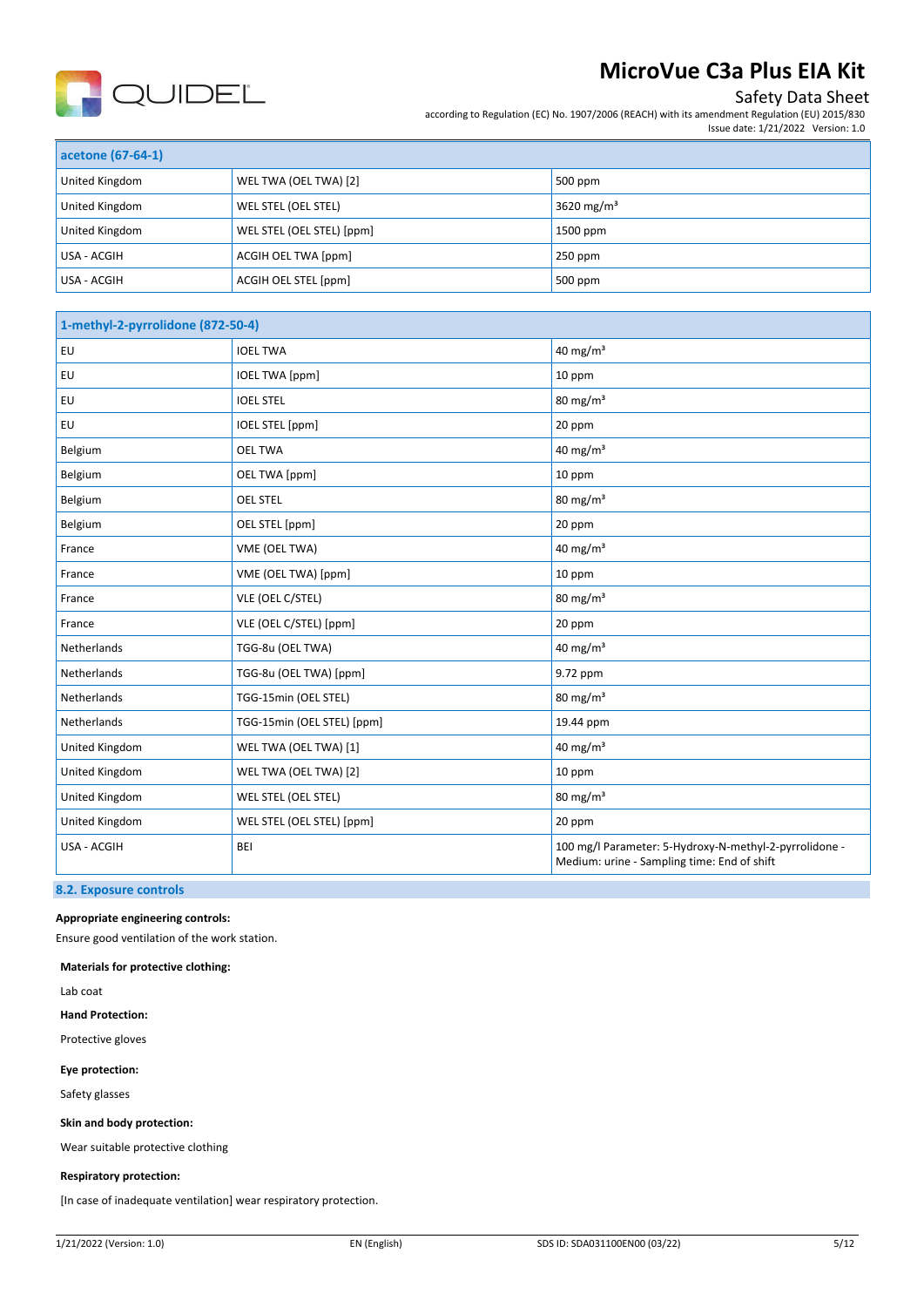

Safety Data Sheet

according to Regulation (EC) No. 1907/2006 (REACH) with its amendment Regulation (EU) 2015/830 Issue date: 1/21/2022 Version: 1.0

**Personal protective equipment symbol(s):**



#### **Environmental exposure controls:**

Avoid release to the environment.

#### **Other information:**

Do not eat, drink or smoke when using this product.

### **SECTION 9: Physical and chemical properties**

## **9.1. Information on basic physical and chemical properties**

| Physical state                                  | : Liquid               |
|-------------------------------------------------|------------------------|
| Colour                                          | : No data available    |
| Odour                                           | : No data available    |
| Odour threshold                                 | : No data available    |
| рH                                              | : Stop Solution, pH <1 |
| Relative evaporation rate (butylacetate=1)      | : No data available    |
| Melting point                                   | : Not applicable       |
| Freezing point                                  | : No data available    |
| <b>Boiling point</b>                            | : No data available    |
| Flash point                                     | : No data available    |
| Auto-ignition temperature                       | : No data available    |
| Decomposition temperature                       | : No data available    |
| Flammability (solid, gas)                       | : Not applicable       |
| Vapour pressure                                 | : No data available    |
| Relative vapour density at 20 °C                | : No data available    |
| Relative density                                | : No data available    |
| Solubility                                      | : No data available    |
| Partition coefficient n-octanol/water (Log Pow) | : No data available    |
| Viscosity, kinematic                            | : No data available    |
| Viscosity, dynamic                              | : No data available    |
| <b>Explosive properties</b>                     | : No data available    |
| Oxidising properties                            | : No data available    |
| <b>Explosive limits</b>                         | : No data available    |
| 9.2. Other information                          |                        |

No additional information available

| <b>SECTION 10: Stability and reactivity</b>                                                     |
|-------------------------------------------------------------------------------------------------|
| 10.1. Reactivity                                                                                |
| Highly flammable liquid and vapour.                                                             |
| 10.2. Chemical stability                                                                        |
| Stable under normal conditions.                                                                 |
| 10.3. Possibility of hazardous reactions                                                        |
| No dangerous reactions known under normal conditions of use.                                    |
| 10.4. Conditions to avoid                                                                       |
| Avoid contact with hot surfaces. Heat. No flames, no sparks. Eliminate all sources of ignition. |
| 10.5. Incompatible materials                                                                    |
| metals.                                                                                         |
| 10.6. Hazardous decomposition products                                                          |
|                                                                                                 |

Under normal conditions of storage and use, hazardous decomposition products should not be produced.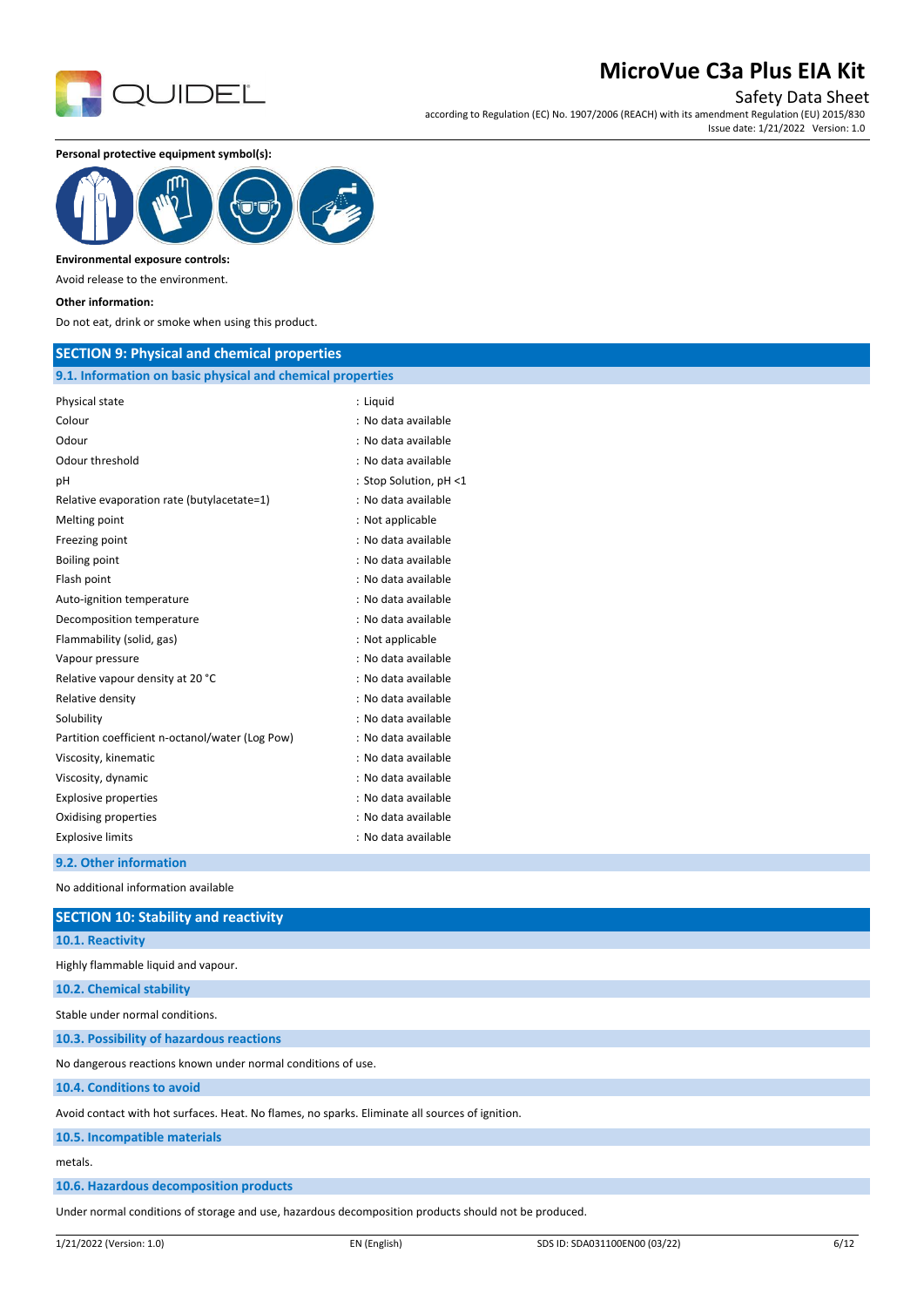

## Safety Data Sheet

according to Regulation (EC) No. 1907/2006 (REACH) with its amendment Regulation (EU) 2015/830

Issue date: 1/21/2022 Version: 1.0

| <b>SECTION 11: Toxicological information</b> |                  |  |
|----------------------------------------------|------------------|--|
| 11.1. Information on toxicological effects   |                  |  |
| Acute toxicity (oral)                        | : Not classified |  |
| Acute toxicity (dermal)                      | : Not classified |  |
| Acute toxicity (inhalation)                  | : Not classified |  |
|                                              |                  |  |

| mixture of: 5-chloro-2-methyl-2H-isothiazol-3-one [EC no. 247-500-7] and 2-methyl-2H-isothiazol-3-one [EC no. 220-239-6] (3:1) (55965-<br>$84-9)$ |                                                |  |
|---------------------------------------------------------------------------------------------------------------------------------------------------|------------------------------------------------|--|
| LD50 oral rat                                                                                                                                     | 53 mg/kg (Rat, Literature study)               |  |
| LD50 dermal                                                                                                                                       | 200 - 1000 mg/kg bodyweight (Literature study) |  |

| 1-ethylpyrrolidin-2-one (2687-91-4) |                                                                                                                        |
|-------------------------------------|------------------------------------------------------------------------------------------------------------------------|
| LD50 oral rat                       | 3200 mg/kg bodyweight (Equivalent or similar to OECD 401, Rat, Male / female, Experimental<br>value. Oral)             |
| LD50 dermal rat                     | > 2000 mg/kg bodyweight (OECD 402: Acute Dermal Toxicity, 24 h, Rat, Male / female,<br>Experimental value, Dermal)     |
| LC50 Inhalation - Rat               | > 5.1 mg/l (OECD 403: Acute Inhalation Toxicity, 4 h, Rat, Male / female, Experimental value,<br>Inhalation (aerosol)) |

| acetone (67-64-1)     |                                                                                   |  |
|-----------------------|-----------------------------------------------------------------------------------|--|
| LD50 oral rat         | 5800 mg/kg (Equivalent or similar to OECD 401, Rat, Female, Experimental value)   |  |
| LD50 dermal rabbit    | 20000 mg/kg (Equivalent or similar to OECD 402, Rabbit, Male, Experimental value) |  |
| LC50 Inhalation - Rat | 76 mg/l (Other, 4 h, Rat, Female, Experimental value)                             |  |

| 1-methyl-2-pyrrolidone (872-50-4) |                                                                                                                                       |
|-----------------------------------|---------------------------------------------------------------------------------------------------------------------------------------|
| LD50 oral rat                     | 4150 mg/kg bodyweight (Equivalent or similar to OECD 401, Rat, Male / female, Experimental<br>value, Oral, 14 day(s))                 |
| LD50 dermal rat                   | > 5000 mg/kg bodyweight (Equivalent or similar to OECD 402, 24 h, Rat, Male / female,<br>Experimental value, Dermal, 14 day(s))       |
| LC50 Inhalation - Rat             | > 5.1 mg/l air (OECD 403: Acute Inhalation Toxicity, 4 h, Rat, Male / female, Experimental value,<br>Inhalation (aerosol), 14 day(s)) |
| Skin corrosion/irritation         | : Causes skin irritation.                                                                                                             |
| Serious eye damage/irritation     | : Causes serious eye irritation.                                                                                                      |
| Respiratory or skin sensitisation | : May cause an allergic skin reaction.                                                                                                |
| Germ cell mutagenicity            | : Not classified                                                                                                                      |
| Carcinogenicity                   | : Not classified                                                                                                                      |

| hydrochloric acid  % (7647-01-0)            |  |  |
|---------------------------------------------|--|--|
| 3 - Not classifiable                        |  |  |
|                                             |  |  |
| : May damage fertility or the unborn child. |  |  |
| : May cause respiratory irritation.         |  |  |
| : Not classified                            |  |  |
| : Not classified                            |  |  |
|                                             |  |  |

#### 1/21/2022 (Version: 1.0) EN (English) SDS ID: SDA031100EN00 (03/22) 7/12 **SECTION 12: Ecological information 12.1. Toxicity** Ecology - general states of the product is not considered harmful to aquatic organisms nor to cause long-term adverse effects in the environment. Hazardous to the aquatic environment, short-term (acute) : Not classified Hazardous to the aquatic environment, long-term (chronic) : Not classified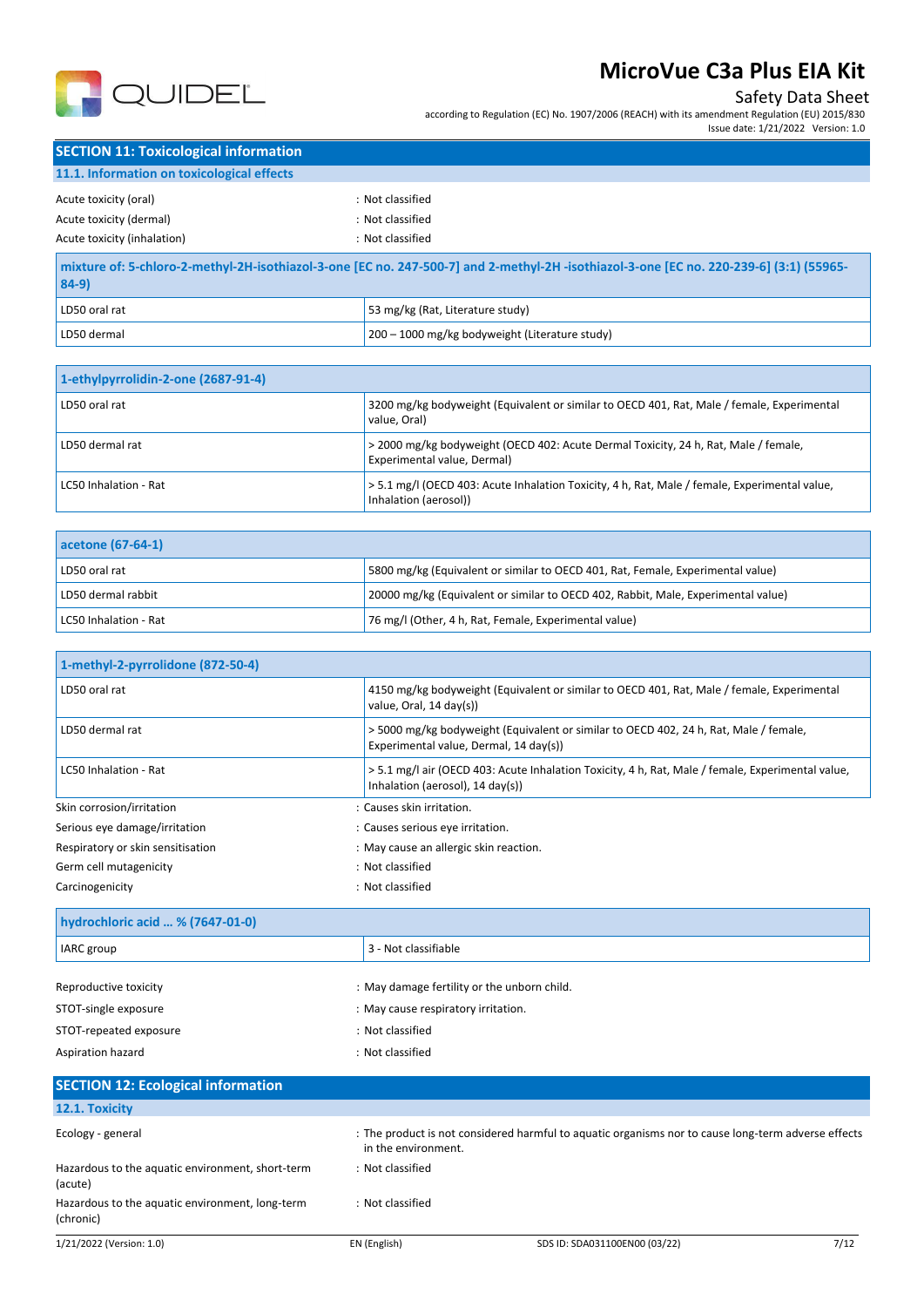

## Safety Data Sheet

according to Regulation (EC) No. 1907/2006 (REACH) with its amendment Regulation (EU) 2015/830

Issue date: 1/21/2022 Version: 1.0

| mixture of: 5-chloro-2-methyl-2H-isothiazol-3-one [EC no. 247-500-7] and 2-methyl-2H -isothiazol-3-one [EC no. 220-239-6] (3:1) (55965-  <br>$84-9$ |                                                          |
|-----------------------------------------------------------------------------------------------------------------------------------------------------|----------------------------------------------------------|
| LC50 - Fish [1]                                                                                                                                     | 0.28 mg/l (96 h, Lepomis macrochirus, Literature)        |
| EC50 - Crustacea [1]                                                                                                                                | 0.16 mg/l (48 h, Daphnia magna, Literature)              |
| EC50 72h - Algae [1]                                                                                                                                | 0.018 mg/l (Pseudokirchneriella subcapitata, Literature) |

| 1-ethylpyrrolidin-2-one (2687-91-4) |                                                                                                                                                        |
|-------------------------------------|--------------------------------------------------------------------------------------------------------------------------------------------------------|
| LC50 - Fish [1]                     | >465 mg/l (OECD 203: Fish, Acute Toxicity Test, 96 h, Brachydanio rerio, Static system, Fresh<br>water, Experimental value, Nominal concentration)     |
| EC50 - Crustacea [1]                | > 104 mg/l (OECD 202: Daphnia sp. Acute Immobilisation Test, 48 h, Daphnia magna, Static<br>system, Fresh water, Experimental value, Locomotor effect) |
| EC50 72h - Algae [1]                | > 101 mg/l (OECD 201: Alga, Growth Inhibition Test, Desmodesmus subspicatus, Static system,<br>Fresh water, Experimental value, Growth rate)           |

| acetone (67-64-1)     |                                                                                                   |
|-----------------------|---------------------------------------------------------------------------------------------------|
| $ $ LC50 - Fish $[1]$ | [5540 mg/l (EU Method C.1, 96 h, Salmo gairdneri, Static system, Fresh water, Experimental value) |
| EC50 96h - Algae [1]  | >7000 mg/l (Selenastrum capricornutum, Static system, Fresh water, Experimental value)            |

| 1-methyl-2-pyrrolidone (872-50-4) |                                                                                                                   |
|-----------------------------------|-------------------------------------------------------------------------------------------------------------------|
| LC50 - Fish [1]                   | > 500 mg/l (96 h, Oncorhynchus mykiss, Static system, Fresh water, Experimental value)                            |
| EC50 - Crustacea [1]              | 1107 mg/l (EPA 660/3 - 75/009, 96 h, Palaemonetes vulgaris, Static system, Salt water,<br>Experimental value)     |
| EC50 - Crustacea [2]              | > 1000 mg/l (DIN 38412-11, 24 h, Daphnia magna, Static system, Fresh water, Experimental value)                   |
| EC50 72h - Algae [1]              | 600.5 mg/l (DIN 38412-9, Desmodesmus subspicatus, Static system, Fresh water, Experimental<br>value, Growth rate) |

## **12.2. Persistence and degradability**

| mixture of: 5-chloro-2-methyl-2H-isothiazol-3-one [EC no. 247-500-7] and 2-methyl-2H-isothiazol-3-one [EC no. 220-239-6] (3:1) (55965-<br>$ 84-9 $ |                   |
|----------------------------------------------------------------------------------------------------------------------------------------------------|-------------------|
| Biochemical oxygen demand (BOD)                                                                                                                    | Not applicable.   |
| Chemical oxygen demand (COD)                                                                                                                       | Not applicable.   |
| ThOD                                                                                                                                               | Not applicable.   |
| BOD (% of ThOD)                                                                                                                                    | I Not applicable. |

| hydrochloric acid  % (7647-01-0) |                                   |
|----------------------------------|-----------------------------------|
| Persistence and degradability    | Biodegradability: not applicable. |
|                                  |                                   |

| 1-ethylpyrrolidin-2-one (2687-91-4) |                                 |
|-------------------------------------|---------------------------------|
| Persistence and degradability       | Readily biodegradable in water. |

| acetone (67-64-1)               |                                                                                                                     |
|---------------------------------|---------------------------------------------------------------------------------------------------------------------|
| Persistence and degradability   | Biodegradable in the soil. Biodegradable in the soil under anaerobic conditions. Readily<br>biodegradable in water. |
| Biochemical oxygen demand (BOD) | 1.43 g $O_2/g$ substance                                                                                            |
| Chemical oxygen demand (COD)    | 1.92 g $O2/g$ substance                                                                                             |
| ThOD                            | 2.2 $g O2/g$ substance                                                                                              |
| BOD (% of ThOD)                 | 0.872 (20 day(s), Literature study)                                                                                 |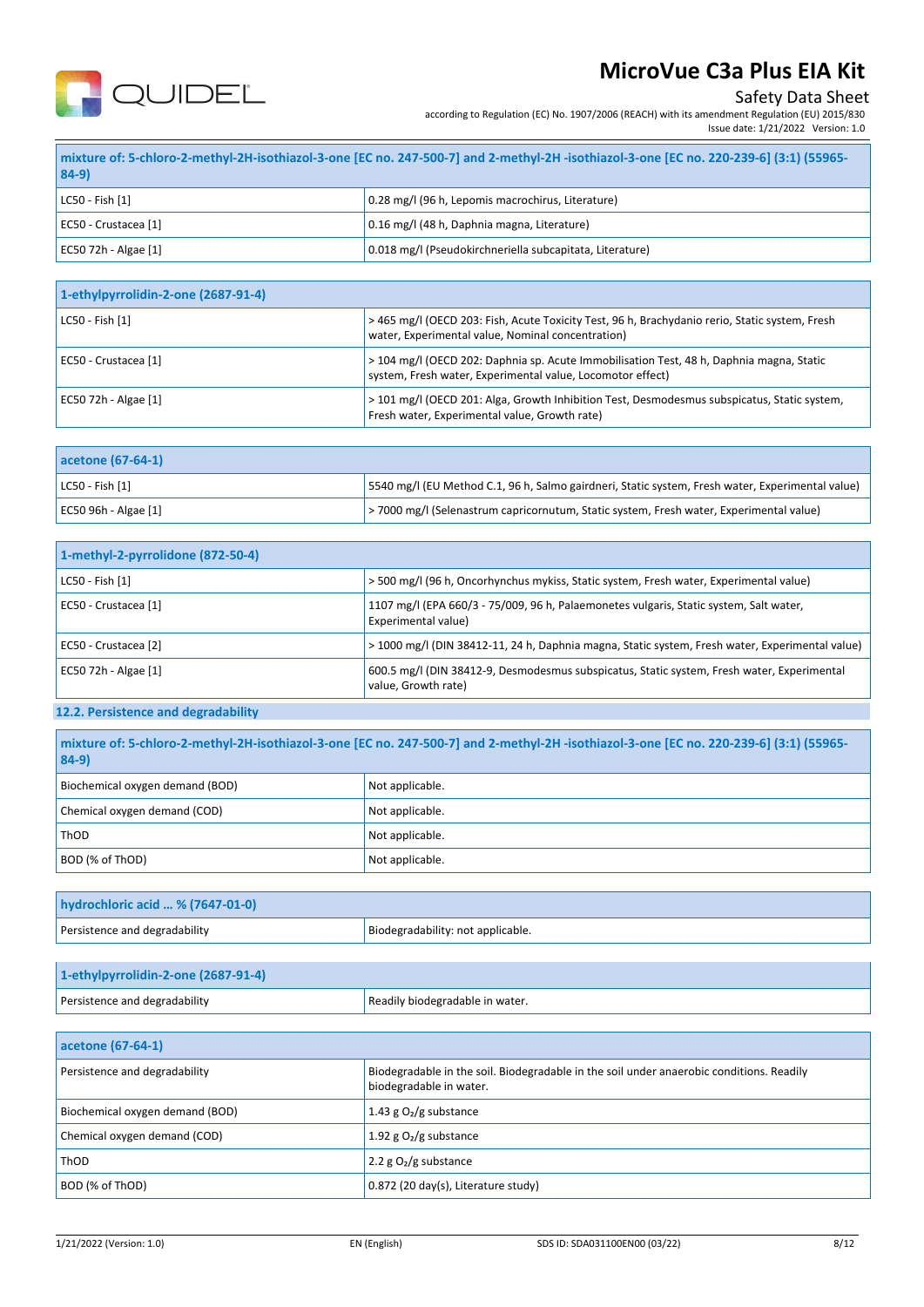

## Safety Data Sheet

according to Regulation (EC) No. 1907/2006 (REACH) with its amendment Regulation (EU) 2015/830 Issue date: 1/21/2022 Version: 1.0

| 1-methyl-2-pyrrolidone (872-50-4) |                                                            |
|-----------------------------------|------------------------------------------------------------|
| Persistence and degradability     | Biodegradable in the soil. Readily biodegradable in water. |
| Biochemical oxygen demand (BOD)   | 1.07 g $O2/g$ substance                                    |
| Chemical oxygen demand (COD)      | 1.56 g $O_2$ /g substance                                  |
| ThOD                              | 1.9 g $O2$ /g substance                                    |
| BOD (% of ThOD)                   | 0.56                                                       |
| 12.3. Bioaccumulative potential   |                                                            |

| mixture of: 5-chloro-2-methyl-2H-isothiazol-3-one [EC no. 247-500-7] and 2-methyl-2H-isothiazol-3-one [EC no. 220-239-6] (3:1) (55965-<br>$84-9$ |                  |
|--------------------------------------------------------------------------------------------------------------------------------------------------|------------------|
| Bioaccumulative potential                                                                                                                        | Not established. |

| hydrochloric acid  % (7647-01-0) |                                                |
|----------------------------------|------------------------------------------------|
| Bioaccumulative potential        | Does not contain bioaccumulative component(s). |

| 1-ethylpyrrolidin-2-one (2687-91-4)             |                                                                        |
|-------------------------------------------------|------------------------------------------------------------------------|
| Partition coefficient n-octanol/water (Log Pow) | -0.2 (Experimental value, EU Method A.8: Partition Coefficient, 23 °C) |
| Bioaccumulative potential                       | Not bioaccumulative.                                                   |

| acetone (67-64-1)                               |                              |  |
|-------------------------------------------------|------------------------------|--|
| $ BCF - Fish [1]$                               | 0.69 (Pisces)                |  |
| BCF - Other aquatic organisms [1]               | 3 (BCFWIN, Calculated value) |  |
| Partition coefficient n-octanol/water (Log Pow) | $-0.24$ (Test data)          |  |
| Bioaccumulative potential                       | Not bioaccumulative.         |  |

| 1-methyl-2-pyrrolidone (872-50-4)                                                                                                       |                      |  |
|-----------------------------------------------------------------------------------------------------------------------------------------|----------------------|--|
| BCF - Other aquatic organisms [1]                                                                                                       | 3 (Calculated value) |  |
| Bioaccumulative potential                                                                                                               | Not bioaccumulative. |  |
| 12.4. Mobility in soil                                                                                                                  |                      |  |
| mixture of: 5-chloro-2-methyl-2H-isothiazol-3-one [EC no. 247-500-7] and 2-methyl-2H -isothiazol-3-one [EC no. 220-239-6] (3:1) (55965- |                      |  |

| $84-9$         |                                                             |
|----------------|-------------------------------------------------------------|
| Ecology - soil | nponents available.<br>Nr<br>n on mobility of the component |

| hydrochloric acid  % (7647-01-0) |                                                                                                                          |
|----------------------------------|--------------------------------------------------------------------------------------------------------------------------|
| Ecology - soil                   | No (test) data on mobility of the components available. May be harmful to plant growth, blooming<br>and fruit formation. |

| 1-ethylpyrrolidin-2-one (2687-91-4)                           |                                                                          |  |
|---------------------------------------------------------------|--------------------------------------------------------------------------|--|
| Surface tension                                               | 0.069 N/m (20 °C, 1 g/l, OECD 115: Surface Tension of Aqueous Solutions) |  |
| Organic Carbon Normalized Adsorption Coefficient (Log<br>Koc) | 1.6 (log Koc, PCKOCWIN v1.66, Calculated value)                          |  |
| Ecology - soil                                                | Low potential for adsorption in soil. Highly mobile in soil.             |  |

| acetone (67-64-1) |                                                        |
|-------------------|--------------------------------------------------------|
| Surface tension   | 0.0237 N/m                                             |
| Ecology - soil    | No (test) data on mobility of the substance available. |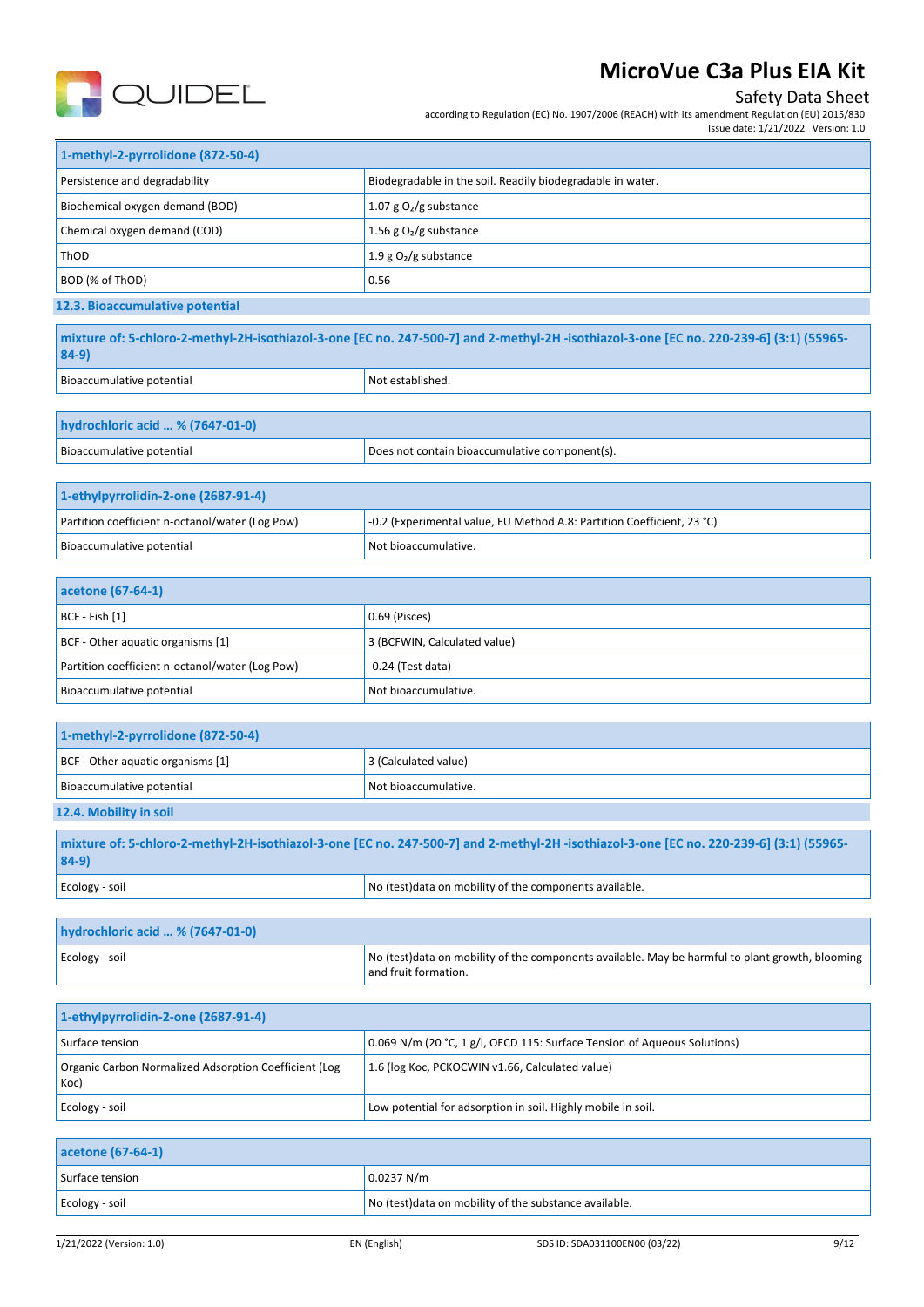

Koc)

# **MicroVue C3a Plus EIA Kit**

## Safety Data Sheet

according to Regulation (EC) No. 1907/2006 (REACH) with its amendment Regulation (EU) 2015/830 Issue date: 1/21/2022 Version: 1.0

| 1-methyl-2-pyrrolidone (872-50-4)                                  |                                  |
|--------------------------------------------------------------------|----------------------------------|
| Surface tension                                                    | 0.407 N/m                        |
| Organic Carbon Normalized Adsorption Coefficient (Log<br>$1/2 - 1$ | 1.32 (log Koc, Calculated value) |

| Ecology - soil                           | Highly mobile in soil. |
|------------------------------------------|------------------------|
| 12.5. Results of PBT and vPvB assessment |                        |

| <b>Component</b>                    |                                                                                                                                                                                 |  |
|-------------------------------------|---------------------------------------------------------------------------------------------------------------------------------------------------------------------------------|--|
| 1-methyl-2-pyrrolidone (872-50-4)   | This substance/mixture does not meet the PBT criteria of REACH regulation, annex XIII<br>This substance/mixture does not meet the vPvB criteria of REACH regulation, annex XIII |  |
| acetone (67-64-1)                   | This substance/mixture does not meet the PBT criteria of REACH regulation, annex XIII<br>This substance/mixture does not meet the vPvB criteria of REACH regulation, annex XIII |  |
| 1-ethylpyrrolidin-2-one (2687-91-4) | This substance/mixture does not meet the PBT criteria of REACH regulation, annex XIII<br>This substance/mixture does not meet the vPvB criteria of REACH regulation, annex XIII |  |
| hydrochloric acid  % (7647-01-0)    | This substance/mixture does not meet the PBT criteria of REACH regulation, annex XIII<br>This substance/mixture does not meet the vPvB criteria of REACH regulation, annex XIII |  |
|                                     |                                                                                                                                                                                 |  |

### **12.6. Other adverse effects**

No additional information available

| <b>SECTION 13: Disposal considerations</b>                                                                                                               |                                                                          |                                                                                                                                                                                                                                                                                   |       |
|----------------------------------------------------------------------------------------------------------------------------------------------------------|--------------------------------------------------------------------------|-----------------------------------------------------------------------------------------------------------------------------------------------------------------------------------------------------------------------------------------------------------------------------------|-------|
| 13.1. Waste treatment methods                                                                                                                            |                                                                          |                                                                                                                                                                                                                                                                                   |       |
| Regional legislation (waste)<br>Waste treatment methods<br>Sewage disposal recommendations<br><b>Additional information</b><br>Ecology - waste materials | : Avoid release to the environment.                                      | : Disposal must be done according to official regulations.<br>: Dispose of contents/container in accordance with licensed collector's sorting instructions.<br>: Disposal must be done according to official regulations.<br>: Flammable vapours may accumulate in the container. |       |
| <b>SECTION 14: Transport information</b>                                                                                                                 |                                                                          |                                                                                                                                                                                                                                                                                   |       |
| In accordance with ADR / IMDG / IATA / ADN                                                                                                               |                                                                          |                                                                                                                                                                                                                                                                                   |       |
| 14.1. UN number                                                                                                                                          |                                                                          |                                                                                                                                                                                                                                                                                   |       |
| UN-No. (ADR)<br>UN-No. (IMDG)<br>UN-No. (IATA)<br>UN-No. (ADN)                                                                                           | : Not regulated<br>: Not regulated<br>: Not regulated<br>: Not regulated |                                                                                                                                                                                                                                                                                   |       |
| 14.2. UN proper shipping name                                                                                                                            |                                                                          |                                                                                                                                                                                                                                                                                   |       |
| Proper Shipping Name (ADR)<br>Proper Shipping Name (IMDG)<br>Proper Shipping Name (IATA)<br>Proper Shipping Name (ADN)                                   | : Not regulated<br>: Not regulated<br>: Not regulated<br>: Not regulated |                                                                                                                                                                                                                                                                                   |       |
| 14.3. Transport hazard class(es)                                                                                                                         |                                                                          |                                                                                                                                                                                                                                                                                   |       |
| <b>ADR</b><br>Transport hazard class(es) (ADR)<br><b>IMDG</b><br>Transport hazard class(es) (IMDG)                                                       | : Not regulated<br>: Not regulated                                       |                                                                                                                                                                                                                                                                                   |       |
| <b>IATA</b>                                                                                                                                              |                                                                          |                                                                                                                                                                                                                                                                                   |       |
| Transport hazard class(es) (IATA)<br><b>ADN</b>                                                                                                          | : Not regulated                                                          |                                                                                                                                                                                                                                                                                   |       |
| Transport hazard class(es) (ADN)                                                                                                                         | : Not regulated                                                          |                                                                                                                                                                                                                                                                                   |       |
| 14.4. Packing group                                                                                                                                      |                                                                          |                                                                                                                                                                                                                                                                                   |       |
| Packing group (ADR)<br>Packing group (IMDG)                                                                                                              | : Not regulated<br>: Not regulated                                       |                                                                                                                                                                                                                                                                                   |       |
| 1/21/2022 (Version: 1.0)                                                                                                                                 | EN (English)                                                             | SDS ID: SDA031100EN00 (03/22)                                                                                                                                                                                                                                                     | 10/12 |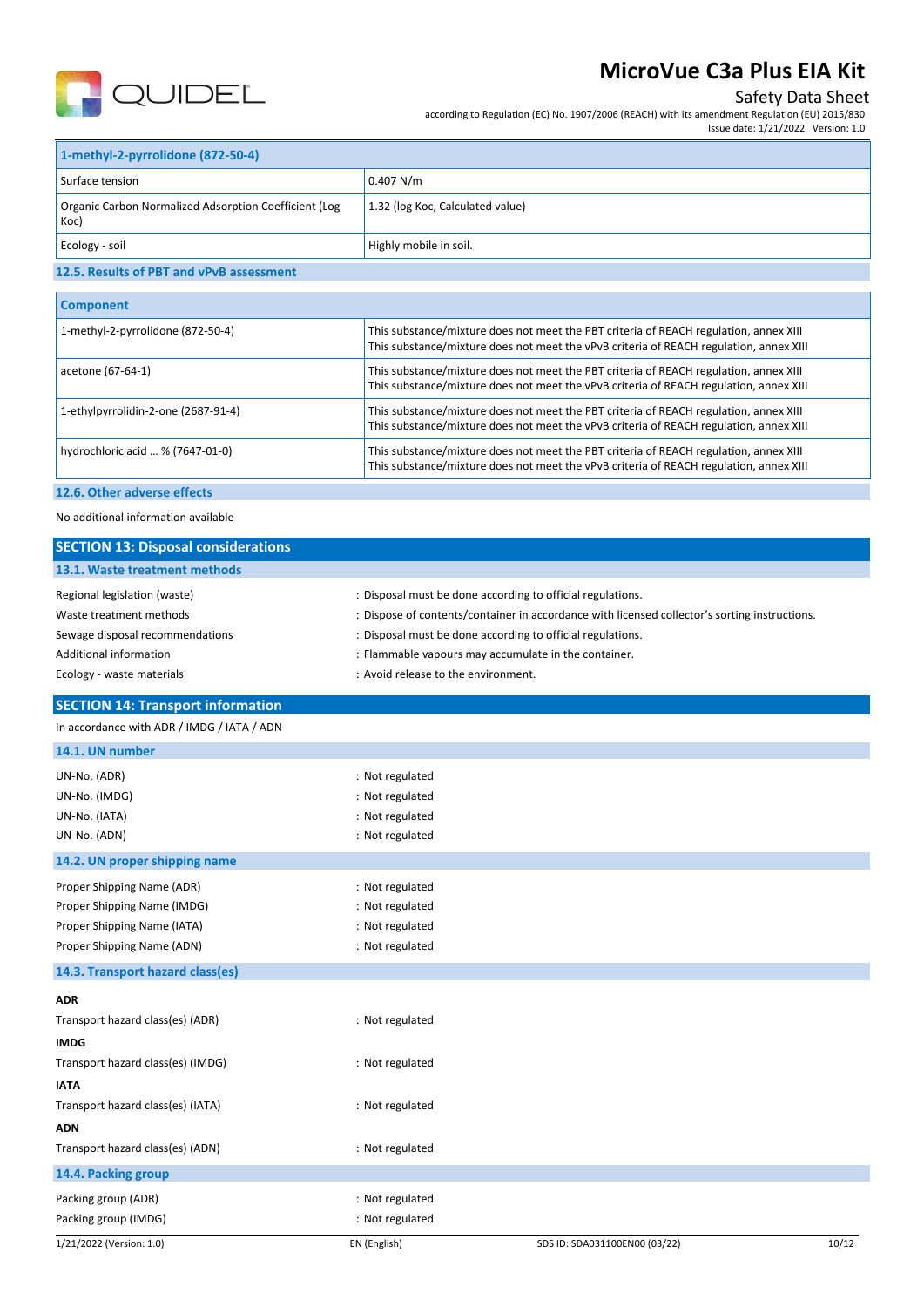

### Safety Data Sheet

according to Regulation (EC) No. 1907/2006 (REACH) with its amendment Regulation (EU) 2015/830 Issue date: 1/21/2022 Version: 1.0

| Packing group (IATA)               | : Not regulated                          |
|------------------------------------|------------------------------------------|
| Packing group (ADN)                | : Not regulated                          |
| 14.5. Environmental hazards        |                                          |
| Dangerous for the environment      | : No                                     |
| Marine pollutant                   | : No                                     |
| Other information                  | : No supplementary information available |
| 14.6. Special precautions for user |                                          |

#### **Overland transport**

Not regulated

**Transport by sea**

Not regulated

**Air transport**

Not regulated

#### **Inland waterway transport**

Not regulated

**14.7. Transport in bulk according to Annex II of Marpol and the IBC Code**

#### Not applicable

## **SECTION 15: Regulatory information**

**15.1. Safety, health and environmental regulations/legislation specific for the substance or mixture**

### **15.1.1. EU-Regulations**

Contains no REACH substances with Annex XVII restrictions

Contains a substance on the REACH candidate list in concentration ≥ 0.1% or with a lower specific limit: 1-Methyl-2-pyrrolidone (EC 212-828-1, CAS 872-50-4) Contains no REACH Annex XIV substances

#### **15.1.2. National regulations**

| Germany                                              |                                                                                                         |
|------------------------------------------------------|---------------------------------------------------------------------------------------------------------|
| Regulatory reference                                 | : WGK 3, Highly hazardous to water (Classification according to AwSV, Annex 1)                          |
| <b>Employment restrictions</b>                       | : Observe restrictions according Act on the Protection of Working Mothers (MuSchG)                      |
|                                                      | Observe restrictions according Act on the Protection of Young People in Employment (JArbSchG)           |
| Hazardous Incident Ordinance (12. BImSchV)           | : Is not subject of the 12. BlmSchV (Hazardous Incident Ordinance)                                      |
| <b>Netherlands</b>                                   |                                                                                                         |
| SZW-lijst van kankerverwekkende stoffen              | : None of the components are listed                                                                     |
| SZW-lijst van mutagene stoffen                       | : None of the components are listed                                                                     |
| SZW-lijst van reprotoxische stoffen – Borstvoeding   | : None of the components are listed                                                                     |
| SZW-lijst van reprotoxische stoffen – Vruchtbaarheid | : None of the components are listed                                                                     |
| SZW-lijst van reprotoxische stoffen - Ontwikkeling   | : 1-ethylpyrrolidin-2-one,1-methyl-2-pyrrolidone are listed                                             |
| <b>Denmark</b>                                       |                                                                                                         |
| Danish National Regulations                          | : Young people below the age of 18 years are not allowed to use the product                             |
|                                                      | Pregnant/breastfeeding women working with the product must not be in direct contact with the<br>product |
| Switzerland                                          |                                                                                                         |
| Chemicals Ordinance (SR 813.11)                      | : Group 1                                                                                               |
| 15.2. Chemical safety assessment                     |                                                                                                         |
| No chemical safety assessment has been carried out   |                                                                                                         |

**SECTION 16: Other information Indication of changes:** New EU SDS template. Other information : Please review product insert prior to using this product.